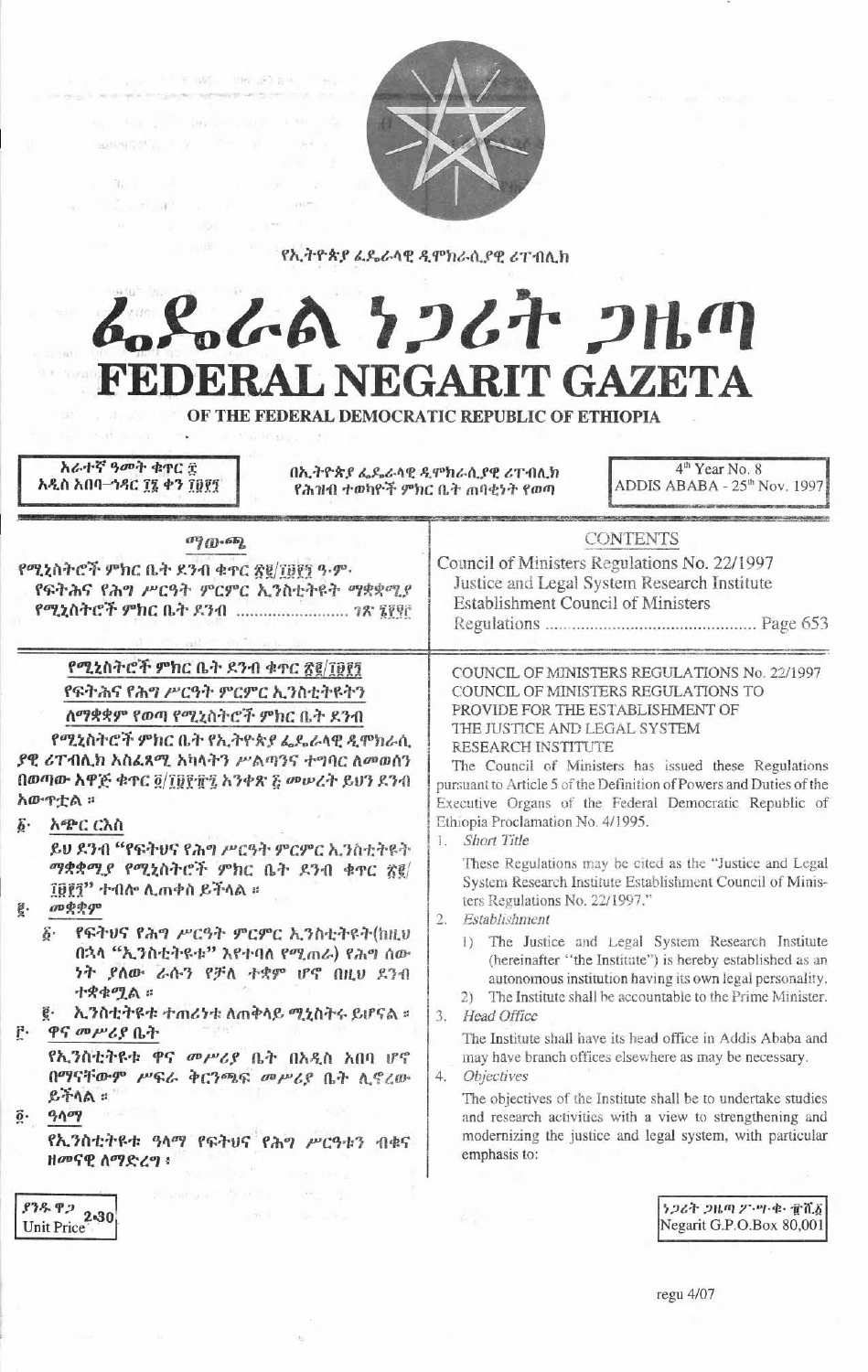## ገጽ ኔየሃፅ ፌዶራል ነጋሪት ጋዜጣ ቁጥር ድ ኅዳር ፲፮ ቀን ፲፱፻፺ ዓ.ም.

የሕግን የበላይነት ለማረጋገጥ ፡ እና

በሚደስችል መልክ ለማሻሻል ፡ እና

ምርምር ፕሮግራሞችን መንደፍ ፤

ሐ) የኢኮኖሚና የማኅበራዊ ልማትን ለማፋጠን ፡

የሚረዱ ተናትና ምርምሮችን ማካሄድ ይሆናል ።

ኢንስቲትዩቱ የሚከተሉት ሥልጣንና ተግባሮች ይኖሩታል !

ለማድረግ የሚያስችል ተናትና ምርምር ማካሄድ ፣

F የሀገሪቱን የሕግ ሥርዓት የተሟላ ለማድረግ የሚያስችሉ

፩ በሥራ ላይ ደስ የሀገሪቱን ሕጎች በመገምገም የሕግ ማሻሻያ

በየዘርፉ ያሉ ነባር ሕጎችን ለማጠቃለል ፣ ከወቅቱ የዕድገት

ደረጃ ጋር ለማጣጣምና ለአጠቃቀም ምቹ ሆነው እንዲሻሻሉ

አዳዲስ ሕጎችን ለማውጣት የሚረዱ ተናትና ምርምሮችን

የፍትሕ አካላት ሥራዎችን ለማቀላጠፍ የሚረዱ ተናቶችን

ሕግ ነክ መረጀዎችንና የተናትና ምርምር ውጤቶቹን ማሳተ

የፍትሕና የሕግ ሥርዓቱን በማሻሻል ረገድ የፌዴራልና

ከሚመለከታቸው አካላት ጋር በመተባበር የሕግ ትምሀርትና

ሥልጠናን ለማጠናከር የሚያስችሉ ጥናቶችን ማካሄድና

ዓላማውን ለማሳካት የሚረዱ ሌሎች ተግባሮችን ማከናወን።

ለተግባራዊነታቸውም አስፈላጊውን እንዛ ማድረግ ፣

ሀ) ሕገ መንግሥቱን በተሟላ ሁኔታ ሥራ ላይ ለማዋል።

የፍትህ አካላትን አቅም ለመገንባትና ሥራቸውን ለማቀላ

る የሀገሪቱን ሕጎች:

 $\Lambda$ )

m年:

ሥልጣንና ተግባር

ማካሂድ ፣

ማካሂድ ፡

የኢንስቲትዩቱ አቋም

δ· አንድ ቦርድ ፡

አንድ ዲሬክተር ፡ እና

የቦርዱ ሥልጣንና ተግባር

አስፈላጊው ሥራተኞች ፡

በመንግሥት የሚሰየሙ አባላት ይኖሩታል ።

ቦርዱ የሚከተሉት ሥልጣንና ተግባሮች ይኖሩታል ፣

ኢንስቲትዩቱ ፡

ይኖሩታል ።

የቦርድ አባላት

 $4.0.1$ 

ያዐድቃል ፣

ዮች ላይ መክሮ ይወስናል ፡

ምና ማሰራጨት ፣

የክልል አካላትን መርዳት ፣

 $\ddot{e}$ .

 $\ddot{\text{g}}$  .

ö.

 $\tilde{L}$ .

 $\bar{\mathbf{z}}$ .

 $\tilde{\mathbf{z}}$ .

全.

ę.

 $\mathbf{r}$ .

 $\delta$ .

ğ.

ŕ٠

 $\tilde{c}$ .

ï.

 $\tilde{\mathbf{z}}$ .

ĝ.

 $\ddot{i}$ .

## Federal Negarit Gazeta - No. 8 25th Nov. 1997-Page 654

## 1) revising the laws of the Country in order to:

- (a) guarantee the effective implementation of the Constitution;
- (b) ensure the prevalence of the rule of law:
- (c) promote economic and social development; and
- 2) building the capacity and improving the efficiency of organs involved in the administration of justice.

#### **Powers and Duties** 5.

The Institute shall have the powers and duties to:

- 1) review existing laws of the Country and design law revision research programmes;
- $2)$ undertake studies and research that would enable the revision of existing laws with a view to consoliditing, updating and making them easily accessible to users;
- $3)$ undertake studies and research with a view to initiating the legislation of new laws necessary for the full-fledged development of the Country's legal system;
- undertake studies to improve the efficiency of organs 4) involved in the administration of justice;
- 5) publish and distribute legal information and research publications;
- assist Federal and Regional organs in reforming the 6) justice and legal system;
- 7) in cooperation with the concerned organs, undertake studies necessary for the promotion of legal education and training and assist in the implementation of same;
- 8) perform such other activities as may be necessary for the attainment of its objectives.

#### 6. Organs of the Institute

The Institute shall have:

- 1) a Board;
- 2) a Director; and
- 3) the necessary staff.
- 7. Members of the Board

Members of the Board, including the chairman thereof, shall be designated by the Government and their number shall be not less than five nor more than nine.

Powers and Duties of the Board 8.

The Board shall have the powers and duties to:

- 1) oversee and supervise the activities of the Institute;
- nominate a person to be appointed by the Government as 2) Director of the Institute:
- $3)$ review and submit to the Government the work programme and budget of the Institute and, upon approval, follow up the implementation of same;
- 4) review and submit to the Government justice and legal system reform proposals studied by the Institute;
- 5) approve the organizational structure and internal regulations of the Institute;
- 6) approve the appointment and dismissal of senior staff accountable to the Director;
- 7) deliberate and decide on other policy issues submitted to it by the Director;
- ሳል ፡ በኢንስቲትዩቱ ተጠንተው የሚቀርቡ የፍትህና የሕግ ሥር
- ግሥት ያቀርባል ፡ ሲሬቀዱም ተግባራዊነታቸውን ይከታተ

ቦርዱ ሰብሳቢውን ጨምሮ ከ፩ የማያንሱና ከ፱ የማይበልጡ

የኢንስቲትዩቱን ሥራዎች በበላይነት ይመራል ፣ ይቆጣጠ

የኢንስቲትዩቱን ዲሬክተር ለመንግሥት አቅርቦ ያሾማል፤

የኢንስቲትዩቱን የሥራ ፕሮግራሞችና በጀት ገምግሞ ለመን

- $\ddot{\mathbf{0}}$ .
- 
- 
- 
- 
- 
- 
- 
- 
- 
- -

ለዲሬክተሩ ተጠሪ የሆኑ የሥራ ኃላፊዎችን ምደባና ስንብት

ฐ. በኢንስቲትዩቱ ዲሬክተር በሚቀርቡ ሌሎች የፖሊሲ ጉዳ

- 
- ዓት ማሻሻያ ሀሳቦችን ገምግሞ ስመንግሥት ያቀርባል ፣ የኢንስቲትዩቱን መዋቅርና የውስተ ደንቦች ያፀድቃል ፣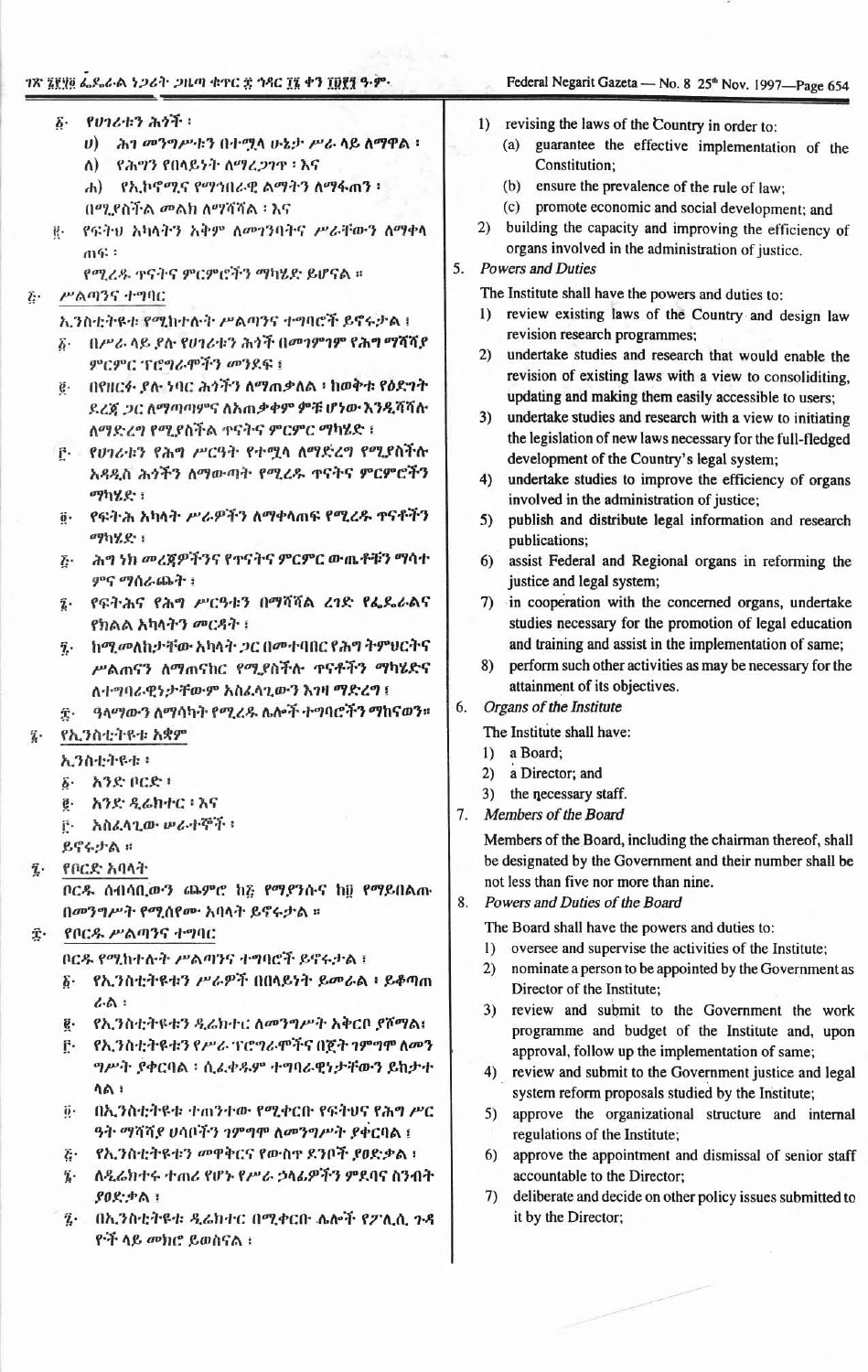### 18 ነሃሃይ ፌዶራል ነ*ጋ*ሪት *ጋ*ዜጣ ቁተር ፰ ኅጻር ፲፯ ቀን ፲፱፻፺ ዓ-ም-

### Federal Negarit Gazeta - No. 8 25<sup>th</sup> Nov. 1997-Page 655

- ድ- የኢንስቲትዩቱን የሥራ አፊጸጸም ሪፖርት ገምግሞ ያፀድ ቃል ።
- የቦርዱ ስብሰባ
	- ቦርቆ በወር አንድ ጊዜ መደበኛ ስብሰባውን ያደርጋል ፡፡ አ٠ እንዳስፌላጊንቱም አስቸኳይ ስብሰባ በማናቸውም ጊዜ ሊያደ ርግ ይችላል ።
	- በቦርዱ ስብርባ ላይ አብዛኞቹ አባላት ከተገኙ ምልዓተ ጉባዔ ē. ይሆናል ።
	- የቦርዱ ውሳኔ የሚተላለፈው በስብሰባው በተገኙ አባላት F. በአብዛኛው ድምጽ ሲደገፍ ነው ፣ ሆኖም ድምጽ እኩል በእኩል የተከፈለ እንደሆነ ሰብሳቢው ወሳኝ ድምጽ ይኖረ ዋል ።
	- ē· የዚህ አንቀጽ ድን*ጋጌ*ዎች እንደተጠበቁ ሆኖ ቦርዱ የራሱን የስብሰባ ሥነ ሥርዓት ደንብ ሊያወጣ ይችላል ፡፡
- Ţ. ስለ ዲሬክተሩ ሥልጣንና ተግባር
	- የኢንስቲትዩቱ ዲሬክተር የኢንስቲትዩቱ ዋና ሥራ አስፌ  $\delta$ . ጻሚ ሆኖ ከቦርዱ በሚሰጠው አጠቃላይ መመሪያ መሠረት የኢንስቲትዩቱን ሥራዎች ይመራል ፣ ያስተዳድራል ፡፡
	- €· በዚህ አንቀጽ ንዑስ አንቀጽ(δ) የተመለከተው አጠቃላይ አነጋገር እንደተጠበቀ ሆኖ ዲሬክተሩ ፡
		- υ) በዚህ ደንብ አንቀጽ *፮ የተመለ*ከቱትን የኢንስቲትዩ ቱን ሥልጣንና ተግባሮች በሥራ ላይ ያውላል ፣
		- ለ) ቦርዱ በሚያዐድቀው የውስተ ደንብ መሠረት የኢንስቲ ትዩቱን ሥራተኞች ይቀተራል ፥ ያስተጻድራል ፤
		- ሐ) የኢንስቲትዩቱን ፕሮግራሞችና በጀት አዘጋጅቶ ለቦ ርዱ ያቀርባል ፡ ሲፈቀድም በሥራ ላይ ያውሳል ፣
		- መ) ለኢንስቲትዩቱ በተፈቀደለት በጀትና የሥራ ፕሮግ ራም መሠረት ገንዘብ ወጪ ያደርጋል ፣
		- **w) ከሦስተኛ ወገኖች ጋር በሚደረጉ ግንኙነቶች ሁሉ** : ኢንስቲትዩቱን ይወክላል ፣
		- ረ) የኢንስቲትዩቱን የሥራ አፈጻጸምና የሂሳብ ሪፖርት አዘጋጅቶ ለቦርዱ ያቀርባል ፡፡
	- ዲሬክተሩ ለኢንስቲትዩቱ የሥራ ቅልተፍና ባስፈሊን መጠን ր. ከሥልጣንና ተግባሩ በከፊል ለኢንስቲትዩቱ ሥራተኞች በውክ ልና ሊያስተላለፍ ይችላል ፡ ሆኖም ዲሬክተሩ በማይኖር ጊዜ እርሱን ተክቶ የሚሥራው ሰው ከ፴ ቀናት በላይ የሚሥራ ከሆነ ውክልናው አስቀድሞ ለቦርዱ ቀርቦ መፈቀድ አለበት ፡፡
- $\mathbf{1}\mathbf{\delta}$ . በጀት
	- ã. የኢንስቲትዩቱ በጀት ከሚከተሉት ምንጮች የተውጣጣ ይሆናል ፡
		- ሀ) በመንግሥት ከሚመደብለት በጀት ፡
		- ለ) ከሕትመቶች ሽያጭ የሚያገኘው ነቢ ነ
		- ሐ) ከሚያገኘው ማናቸውም ስጦታና እርዳታ ፡
		- መ) ከማናቸውም ሴላ ምንጭ ።
	- $\vec{g}$  (iii, b) አንቀጽ ንውስ አንቀጽ $(\vec{\delta})$   $|\Lambda|$  :  $|\Lambda|$  እና  $|\sigma\sigma|$ የተመለከተው ገንዘብ በኢንስቲትዩቱ ስም በሚከፈት የባንክ ሂሳብ ተቀማጭ ሆኖ የኢንስቲትዩቱን ዓላማዎች ለማስፈጸም ወ**ጨ ይሆናል** ፡፡
- የሂሳብ መዛግብት ĩë.
	- ኢንስቲትዩቱ የተሟሉና ትክክለኛ የሆኑ የሂሳብ መዛግብት δ. ይይዛል ።
- examine and approve activity reports of the Institute. 8)
- 9. Meetings of the Board
	- The Board shall hold its regular meetings once every  $\mathbf{D}$ month. Extra-ordinary meetings of the Board may be held at any time as may be necessary.
	- $\mathbf{r}$ There shall be quorum where the majority of members of the Board are present at any meeting of the Board.
	- 3) Decisions of the Board shall be passed by the majority vote of members present at its meeting; provided, however, that the chairman shall have a casting vote in case of a tie.
	- Without prejudice to the provisions of this Article, the  $4)$ Board may adopt its own rules of procedure.
- 10. Powers and Duties of the Director
	- The Director of the Institute shall be the chief executive  $\mathbf{I}$ officer of the Institute and shall, subject to the general directives of the Board, direct and administer the activities of the Institute.
	- 2) Without limiting the generality of the provisions of sub-Article (1) of this Article, the Director shall:
		- exercise the powers and duties of the Institute stated  $(a)$ under Article 5 of these Regulations;
		- (b) employ and administer the employees of the Institute in accordance with the internal regulations issued by the Board;
		- (c) prepare and submit to the Board the work programme and budget of the Institute and implement same upon approval;
		- (d) effect expenditure in accordance with the approved budget and work programme of the Institute;
		- (e) represent the Institute in all its dealings with third parties;
		- prepare and submit to the Board the activity and  $(f)$ financial reports of the Institute.
	- 3) The Director may, to the extent necessary for the efficient performance of the activities of the institute, delegate part of his powers and duties to the employees of the Institute; provided, however, that prior approval of the Board shall be required in the case of a person working on behalf of the Director for more than 30 days.

11. Budget

- $1)$ The budget of the Institute shall be drawn from the following sources:
	- (a) budgetary appropriations made by the Government:
	- (b) Proceeds from the sale of publications:
	- (c) donations and assistance;
	- (d) any other source.
- 2) The funds referred to in sub-Articles  $1(b)$ , (c) and (d) of this Article shall be deposited in a bank account opened in the name of the Institute and shall be expended for the carrying out of the activities of the Institute.
- 12. Boc.'s of Accounts
	- 1) The Institute shall keep complete and accurate bo accounts.